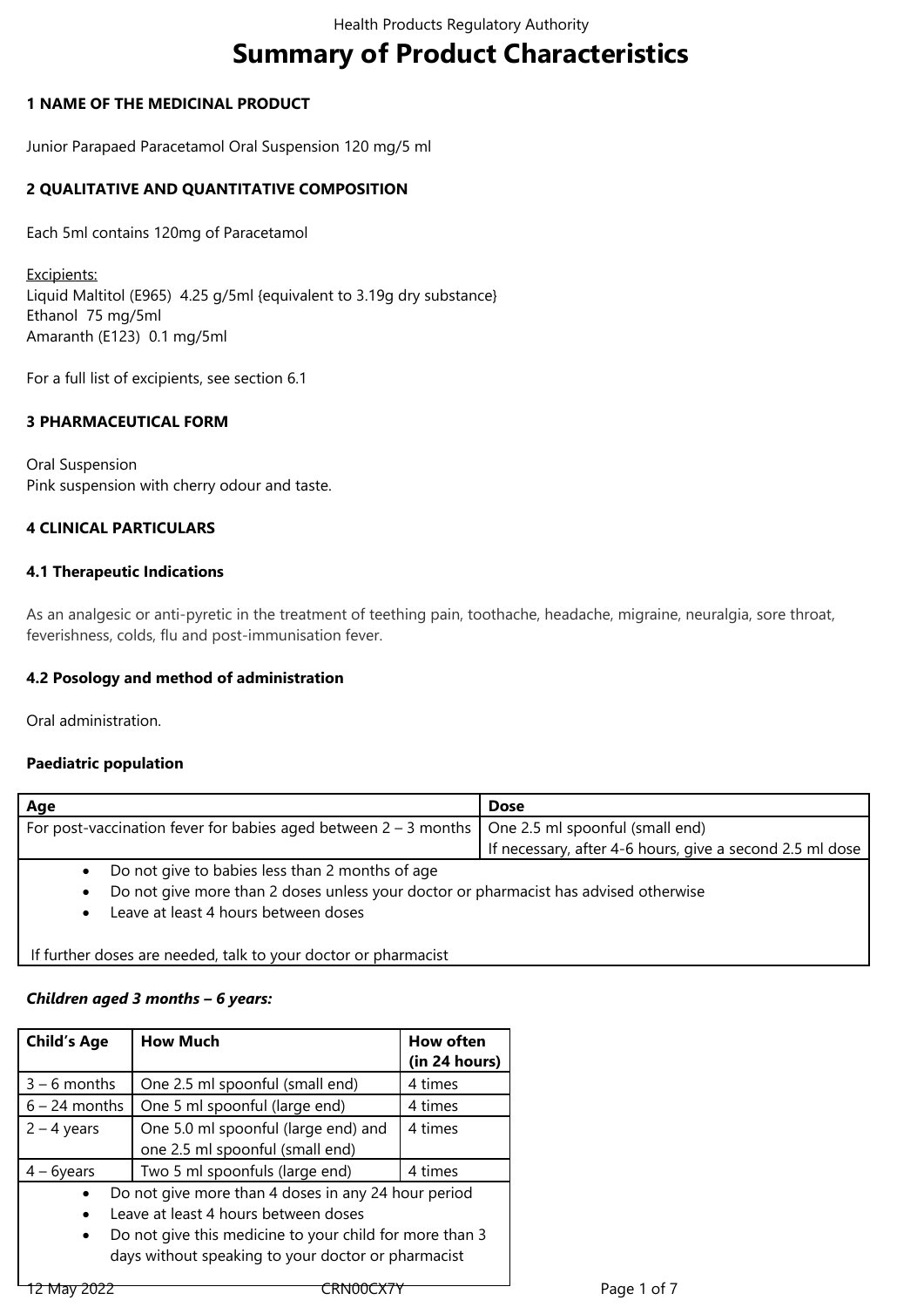## It is important to **shake the bottle** for at least 10 seconds before use.

## **4.3 Contraindications**

Hypersensitivity to paracetamol or any of its constituents.

## **4.4 Special warnings and precautions for use**

- Do not give with any other paracetamol-containing products.
- Never give more medicine than shown in the table.
- Do not overfill the spoon.
- Always use the spoon supplied with the pack.
- Do not give to babies less than 2 months of age
- For infants 2-3 months no more than 2 doses should be given, unless recommended by a doctor or pharmacist (see section 4.2)
- Do not give more than 4 doses in any 24 hour period.
- Leave at least 4 hours between doses.
- Do not give this medicine to your child for more than 3 days without speaking to your doctor or pharmacist
- As with all medicines, if your child is currently taking any other medicine consult your doctor or pharmacist before taking this product.
- Do not store above 25°C. Store in the original package.
- Keep out of the sight and reach of children.

Contains paracetamol. Prolonged use except under medical supervision can be harmful. If symptoms persist, your doctor should be consulted.

Immediate medical advice should be sought in the event of an overdose, even if the patient feels well because of the risk of irreversible liver damage.

Caution is recommended in patients with hepatic and renal impairment or alcohol dependence. The hazard of overdose is greater in those with non-cirrhotic alcoholic liver disease.

Caution is advised if paracetamol is administered concomitantly with flucloxacillin due to increased risk of high anion gap metabolic acidosis (HAGMA), particularly in patients with severe renal impairment, sepsis, malnutrition and other sources of glutathione deficiency (e.g. chronic alcoholism), as well as those using maximum daily doses of paracetamol. Close monitoring, including measurement of urinary 5-oxoproline, is recommended.

Patients with rare hereditary problems of fructose intolerance should not take this medicine. This product contains Liquid Maltitol (E965), Calorific value 2.3 kcal/g. Each 5 ml dose contains 4.25 g {equivalent to 3.19 g dry substance}.

Each 5 ml dose contains 75 mg of 96% ethanol (alcohol), equivalent to 1.8 ml of beer or 0.7 ml of wine. Harmful for those suffering from alcoholism. To be taken into account in pregnant or breast-feeding women, children and high risk groups such as patients with liver disease or epilepsy.

Amaranth (E123) may cause allergic reactions.

# **4.5 Interaction with other medicinal products and other forms of interactions**

Chronic alcohol intake can increase the hepatotoxicity of paracetamol overdose. Barbiturates, tricyclic antidepressants and acute alcohol intake may decrease the ability to metabolise large doses of paracetamol, the plasma life of which can be prolonged.

Drugs that induce hepatic microsomal enzymes e.g. oral contraceptives and anti-convulsants may increase the metabolism of paracetamol, resulting in decreased plasma concentration and a faster elimination rate of the drug.

Anion-exchange resins: Cholestyramine reduces adsorption of paracetamol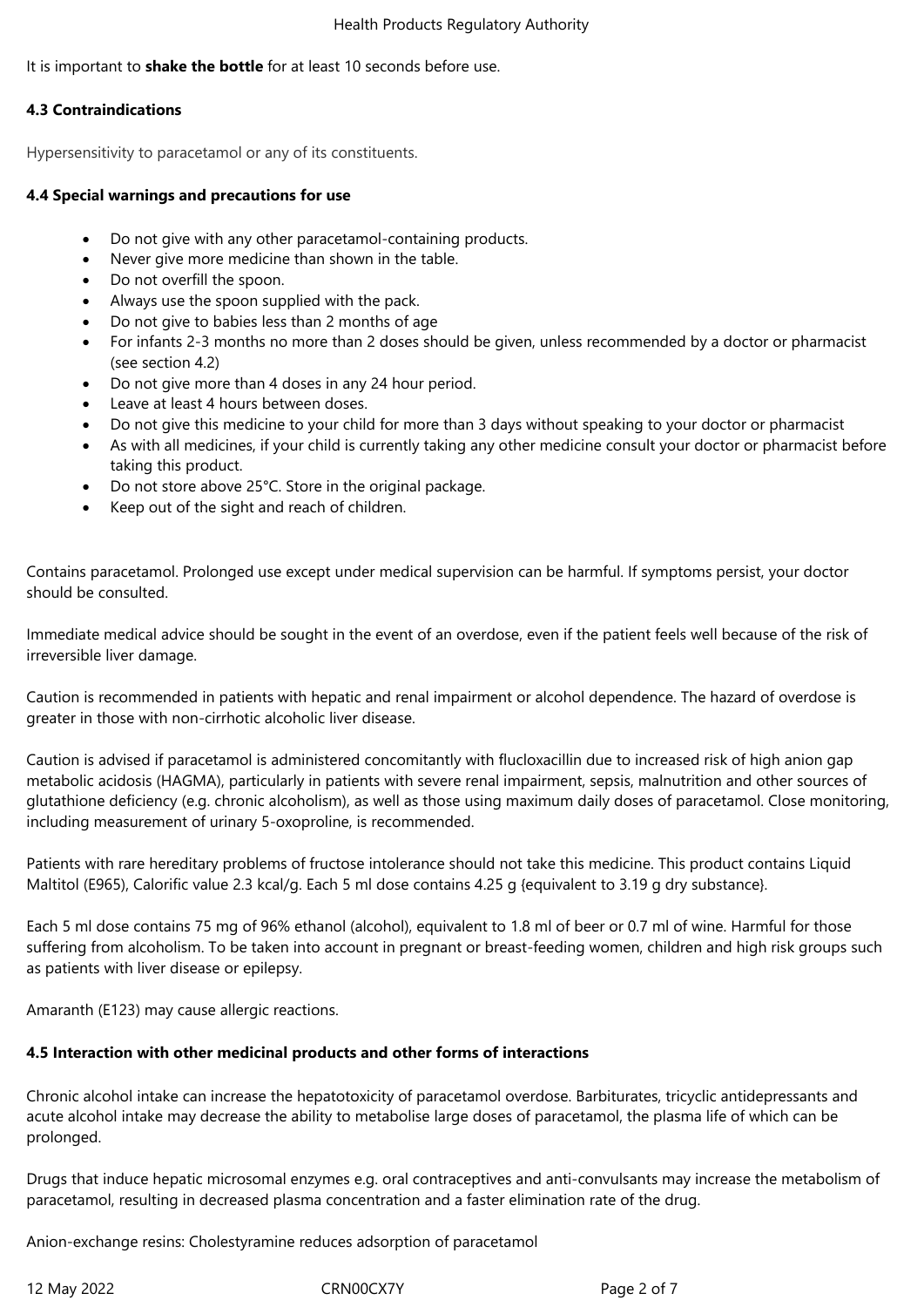Anticoagulants: Prolonged regular use of paracetamol possibly enhances warfarin with increased risk of bleeding.

Caution should be taken when paracetamol is used concomitantly with flucloxacillin as concurrent intake has been associated with high anion gap metabolic acidosis, especially in patients with risks factors (see section 4.4)

# **4.6 Fertility, pregnancy and lactation**

Problems in humans have not been documented. However, controlled studies have not been carried out. Risk-Benefit must be considered since paracetamol crosses the placenta and is excreted in breast milk. Epidemiological studies on neurodevelopment in children exposed to paracetamol in utero show inconclusive results. If clinically needed, paracetamol can be used during pregnancy however it should be used at the lowest effective dose for the shortest possible time and at the lowest possible frequency.

## **4.7 Effects on ability to drive and use machines**

No studies on the effects on the ability to drive and use machines have been performed.

# **4.8 Undesirable effects**

Side effects at therapeutic doses are rare with most reports of adverse reactions to Paracetamol relating to overdosage of the drug.

Very rare cases of serious skin reactions have been reported.

| <b>Blood and lymphatic system disorders</b>   |                                                               |  |
|-----------------------------------------------|---------------------------------------------------------------|--|
| Very rare (< 1/10,000)                        | Blood disorders, thrombocytic purpura, haemolytic anaemia and |  |
|                                               | agranulocytosis.                                              |  |
| <b>Gastrointestinal disorders</b>             |                                                               |  |
| Very rare (< 1/10,000)                        | Acute pancreatitis                                            |  |
| Immune system disorders                       |                                                               |  |
| Very rare (< 1/10,000)                        | Hypersensitivity                                              |  |
| <b>Hepatobiliary disorders</b>                |                                                               |  |
| Very rare (< 1/10,000)                        | Hepatic necrosis                                              |  |
| <b>Skin and subcutaneous tissue disorders</b> |                                                               |  |
| Rare (< 1/1,000)                              | Skin rash                                                     |  |
| <b>Renal and urinary disorders</b>            |                                                               |  |
| Uncommon (> 1/1000, < 1/100)                  | Nephrotoxic effects                                           |  |
| Very rare (< 1/10,000)                        | Papillary necrosis                                            |  |

## Reporting of suspected adverse reactions

Reporting suspected adverse reactions after authorisation of the medicinal product is important. It allows continued monitoring of the benefit/risk balance of the medicinal product. Healthcare professionals are asked to report any suspected adverse reactions via HPRA Pharmacovigilance, Earlsfort Terrace, IRL - Dublin 2; Tel: +353 1 6764971; Fax: +353 1 6762517. Website: www.hpra.ie; E-mail: medsafety@hpra.ie

# **4.9 Overdose**

As little a[s 10-15 g ma](http://www.hpra.ie/)y cause [severe hepatocellul](mailto:medsafety@hpra.ie)ar necrosis and, less frequently, renal tubular necrosis. Nausea and vomiting, the only early features of poisoning, usually settle within 24 hours. Persistence beyond this time, often associated with the onset of right subcostal pain and tenderness usually indicates development of hepatic necrosis.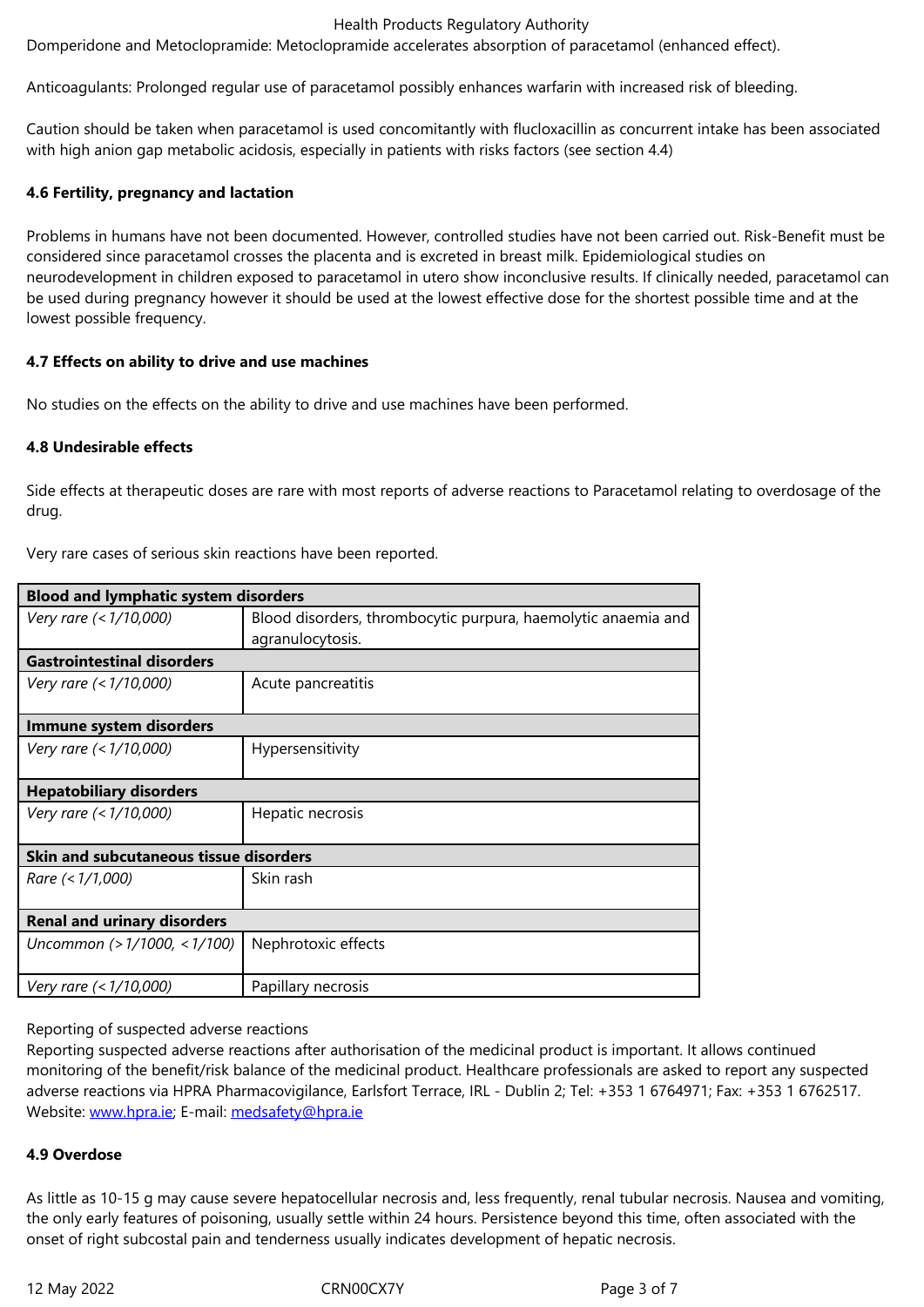# Health Products Regulatory Authority

It is thought that excess quantities of toxic metabolite become irreversibly bound to liver tissue. Abnormalities of glucose metabolism and metabolic acidosis may occur.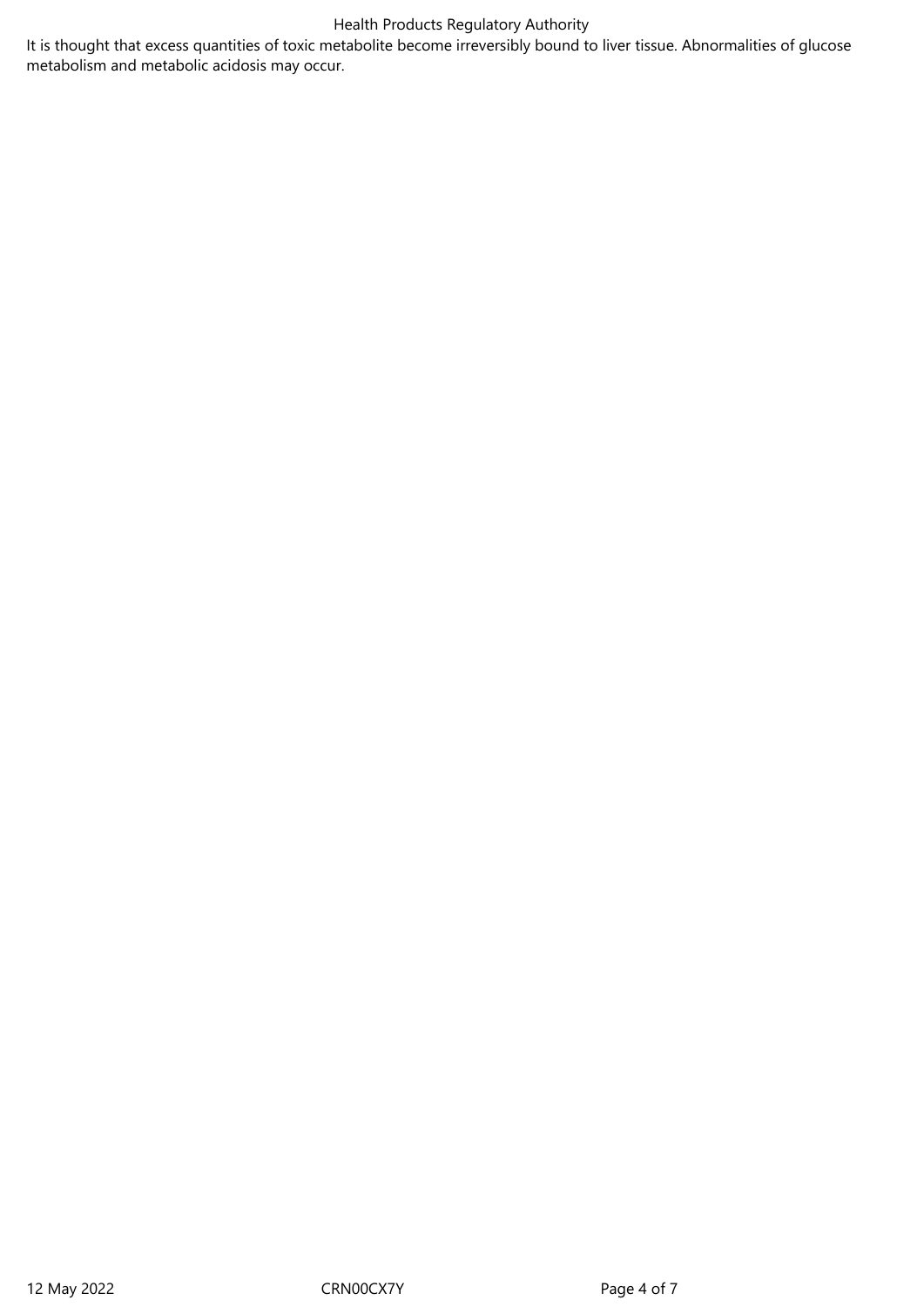#### Health Products Regulatory Authority

Acute renal failure with acute tubular necrosis may develop even in the absence of severe liver damage.

Cardiac arrhythmias and pancreatitis have been reported. Liver damage is maximal 3-4 days after ingestion and may lead to encephalopathy, haemorrhage, hypoglycaemia, cerebral oedema and death.

Immediate treatment is essential in the management of paracetamol overdose. Therefore, despite a lack of significant early symptoms, patients who have taken an overdose of paracetamol should be transferred to hospital urgently. Gastric emptying is carried out if the overdose was taken within 4 hours of hospital admission.

Antidotes such as acetylcysteine and methionine protect the liver if given within 10-12 hours of ingestion; acetylcysteine may also be effective up to and beyond 15 hours but expert advice is essential. Patients at risk of liver damage and therefore requiring treatment can be identified from a single measurement of the plasma-paracetamol concentration, related to the time from ingestion provided this time interval is not less than 4 hours; earlier samples may be misleading.

The concentration is compared against a reference line joining plots of 200 mg/litre (1.32 mmol/litre) at 4 hours and 30 mg/litre (0.2 mmol/litre) at 15 hours, on a semi-logarithmic graph.

Those whose concentrations are above the line are treated either with acetylcycteine intravenously or with methionine by mouth. Patients on enzyme-inducing drugs (e.g. carbamazepine, phenobarbitone, phenytoin, rifampicin and alcohol) may develop toxicity at lower plasma-paracetamol concentration; they should be treated with acetylcysteine if their plasma-paracetamol concentration is 50% or more of the standard reference line. In remote areas, emesis should be induced if the patient presents within 4 hours of the overdose. Methionine (2.5 g) should be given by mouth once vomiting has occurred; it is seldom practical to give acetylcysteine outside hospital. Once the patient reaches hospital the need to continue treatment with the antidote will be assessed from the plasma-paracetamol concentration (related to the time from ingestion).

## **5 PHARMACOLOGICAL PROPERTIES**

## **5.1 Pharmacodynamic properties**

ATC code: N02BE01 Pharmaceutical group: Other analgesics and antipyretics – Anilides

Paracetamol has analgesic and anti-pyretic properties similar to those of aspirin and is useful in the treatment of mild to moderate pain. It has weak anti-inflammatory effects.

## **5.2 Pharmacokinetic properties**

Paracetamol is rapidly and almost completely absorbed from the gastrointestinal tract. It is rapidly distributed throughout the body and is primarily metabolised in the liver. About 85% is conjugated with glucuronide and sulphate and about 10% is conjugated with glutathione.

Excretion of the biotransformation products is via the kidney. The elimination half-life is approximately 2-3 hours. In overdose, glucuronide pathways become saturated and excess paracetamol is metabolised via the hepatic glutathione pathway.

Hepatic glutathione is rapidly depleted and an intermediate hydroxylamine metabolite accumulates and binds to liver proteins causing irreversible damage.

# **5.3 Preclinical safety data**

Conventional studies using the currently accepted standards for the evaluation of toxicity to reproduction and development are not available.

## **6 PHARMACEUTICAL PARTICULARS**

## **6.1 List of excipients**

12 May 2022 CRN00CX7Y Page 5 of 7 Xanthan gum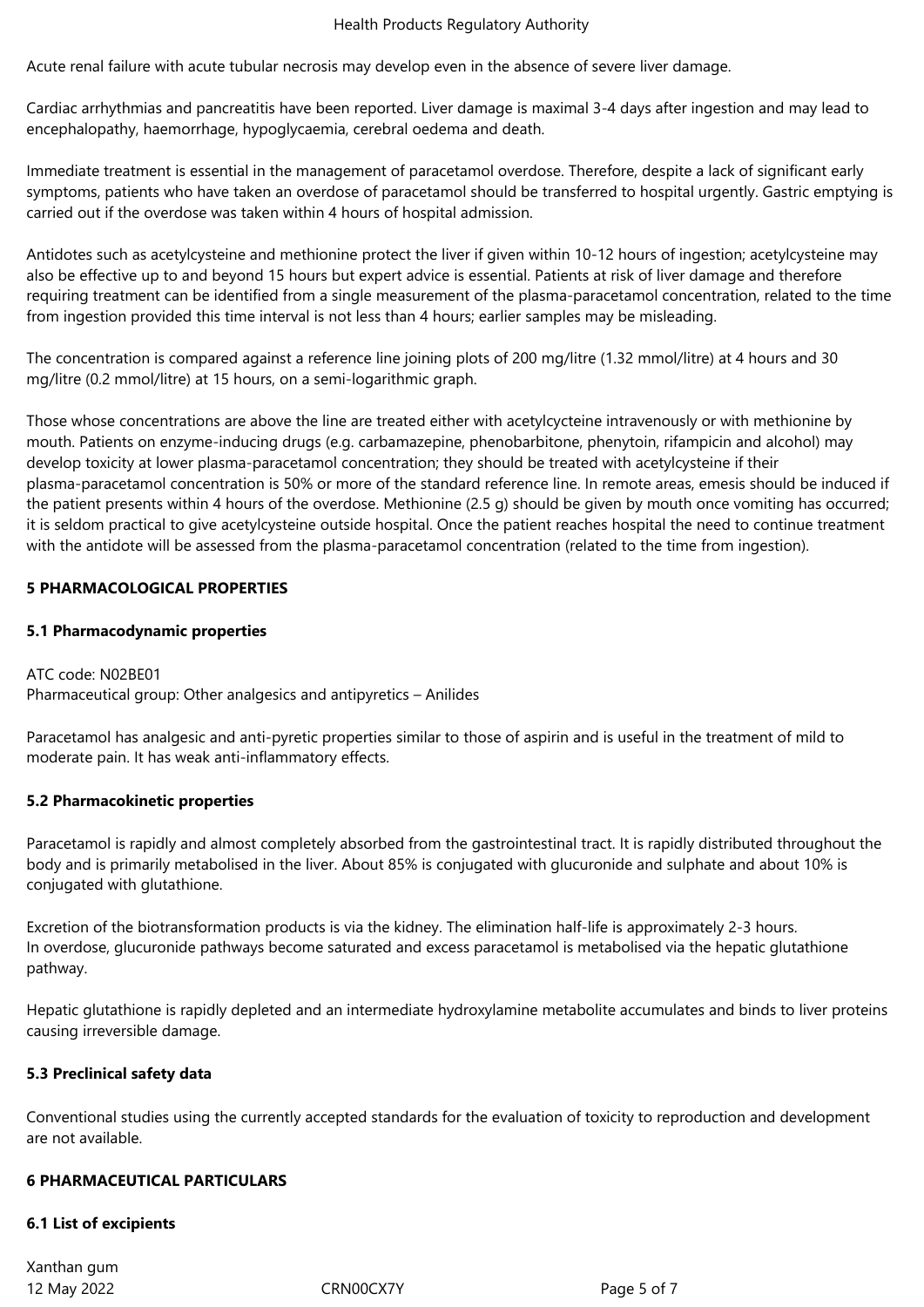Aluminium magnesium silicate Glycerol (E422) Liquid maltitol (E965) Sodium benzoate (E211) Citric acid monohydrate Saccharin sodium (E954) Polysorbate 80 Sorbitan Oleate Flavour cherry Amaranth (E123) Ethanol 96% Purified water

# **6.2 Incompatibilities**

Not applicable.

## **6.3 Shelf life**

3 Years.

## **6.4 Special precautions for storage**

Do not store above 25°C. Store in the original container to protect from moisture/light.

## **6.5 Nature and contents of container**

## *Amber glass bottles:*

70 ml, 100 ml, 140 ml – Over the Counter (in pharmacies only). 150 ml, 200 ml – Prescription only. 500 ml, 1000 ml – Dispensing packs. A spoon with a 2.5 ml and 5 ml measure is supplied with the 70 ml-200 ml pack sizes.

## *High density polyethylene:*

500 ml, 1000 ml, 2000 ml – Dispensing packs.

Not all pack sizes may be marketed.

# **6.6 Special precautions for disposal of a used medicinal product or waste materials derived from such medicinal product and other handling of the product**

No special requirements.